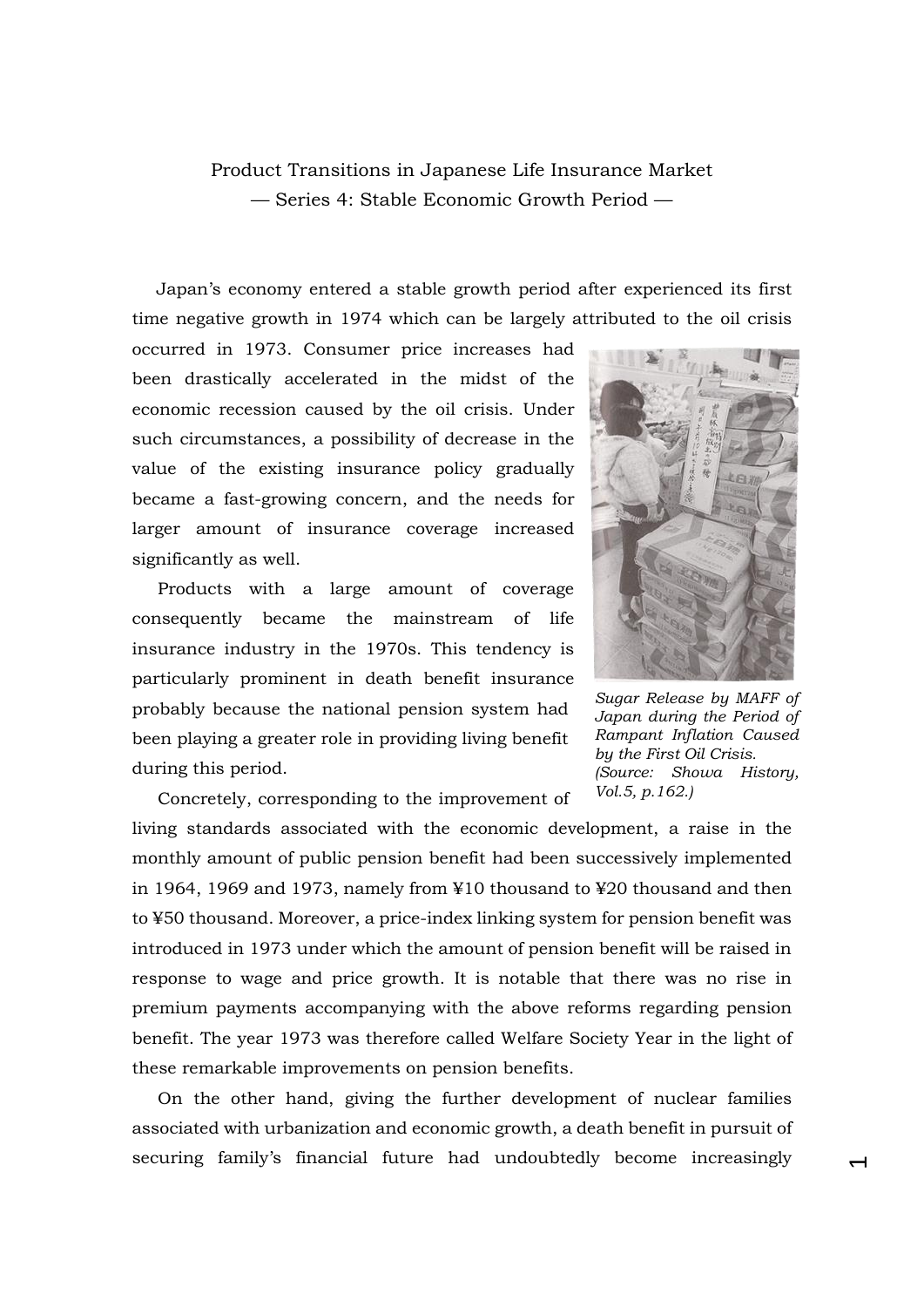important. In addition to term riders, various types of whole life insurance policies and term life insurance policies had been developed in order to meet the demand for death benefit.

The notable point is that the market of term life insurance began to grow steadily overall especially in commercial lines, unlike the prewar period during which its sales performance was poor. For instance, key-man insurance was one of the most popular term

life insurance products in the 1970s designed for the managers of small and medium-sized companies. In particular, a type of key-man insurance with a ¥100 million sum insured developed by Daido Life, one medium-sized insurance company, had gained a lot of popularity.



*A Brochure of A Product Representing the Start of the Large-amount Coverage Era, Diamond Insurance by Meiji Life in June 1969. (Source: 110 Years of History of Meiji Life, p.163.)*





*A Special Product Designed for Female Customers, Dream Plan by Meiji Life in August 1975 Representing An Example of the Market Segmentation Strategies in 1970s.*

*(Source: 110 Years of History of Meiji Life, p.185.)*

However, the types of endowment life insurance were still the industry leading products despite the fact that the shift to the types of whole life insurance had already occurred in some companies in the late 1970s. The shift of industry leading product to the types of whole life insurance eventually was accomplished by the mid-1980s.

Meanwhile, the deregulation of financial markets such as phased liberalization of interest rate had exerted significant influence on life insurance industry in the 1980s. A wide variety of financial products accompanying with the progress of financial deregulation and advancement of financial technology had emerged. This had been bringing consumers more options to manage their risks and consequently led to life insurance companies